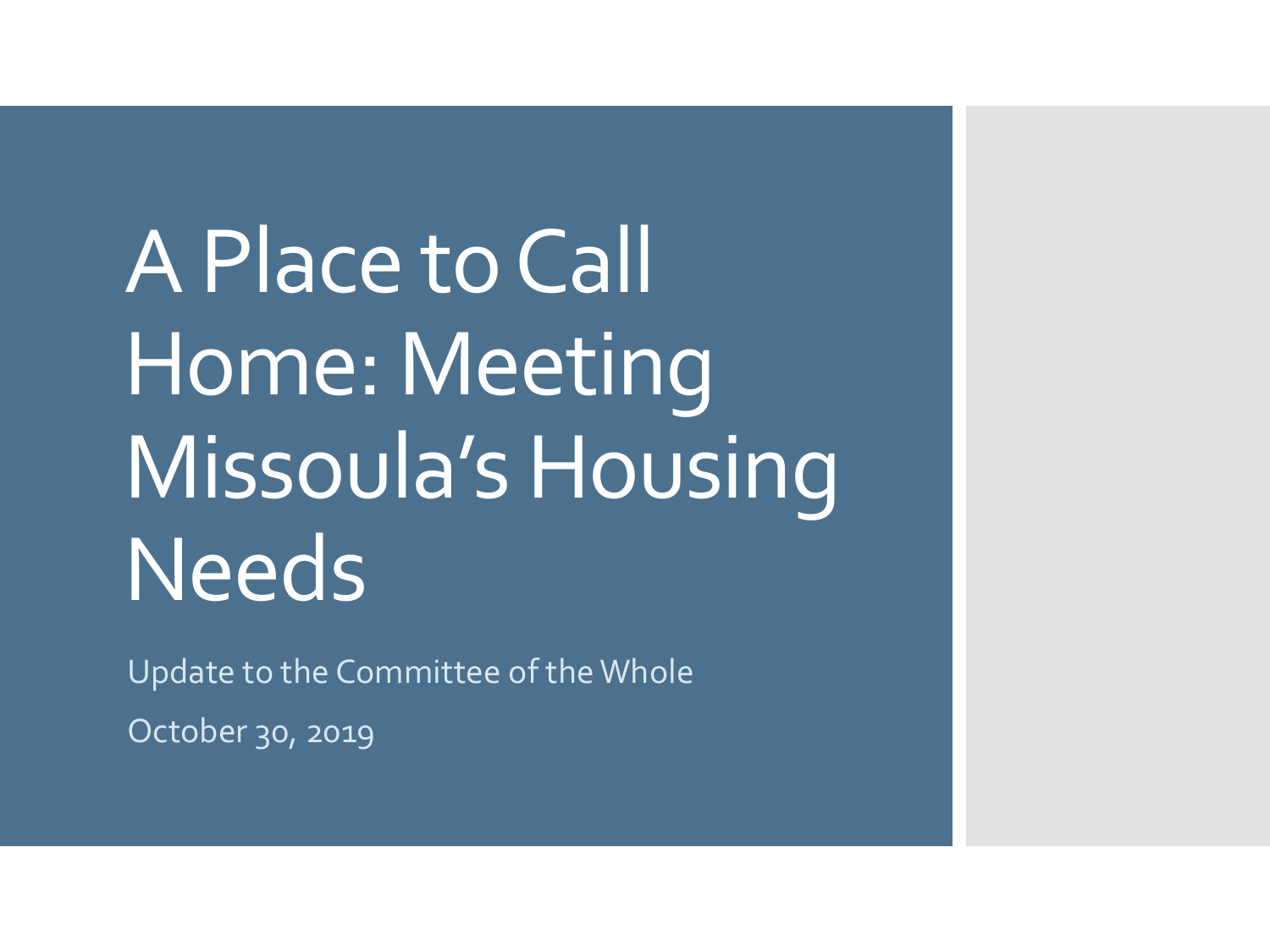

Passed on June 24, 2019

#### A PLACE TO CALL HOME: **MEETING MISSOULA'S HOUSING NEEDS**



2019

#### Office of Housing & Community Development

435 Ryman Street Missoula, MT 59802  $(406) 552 - 6399$ 

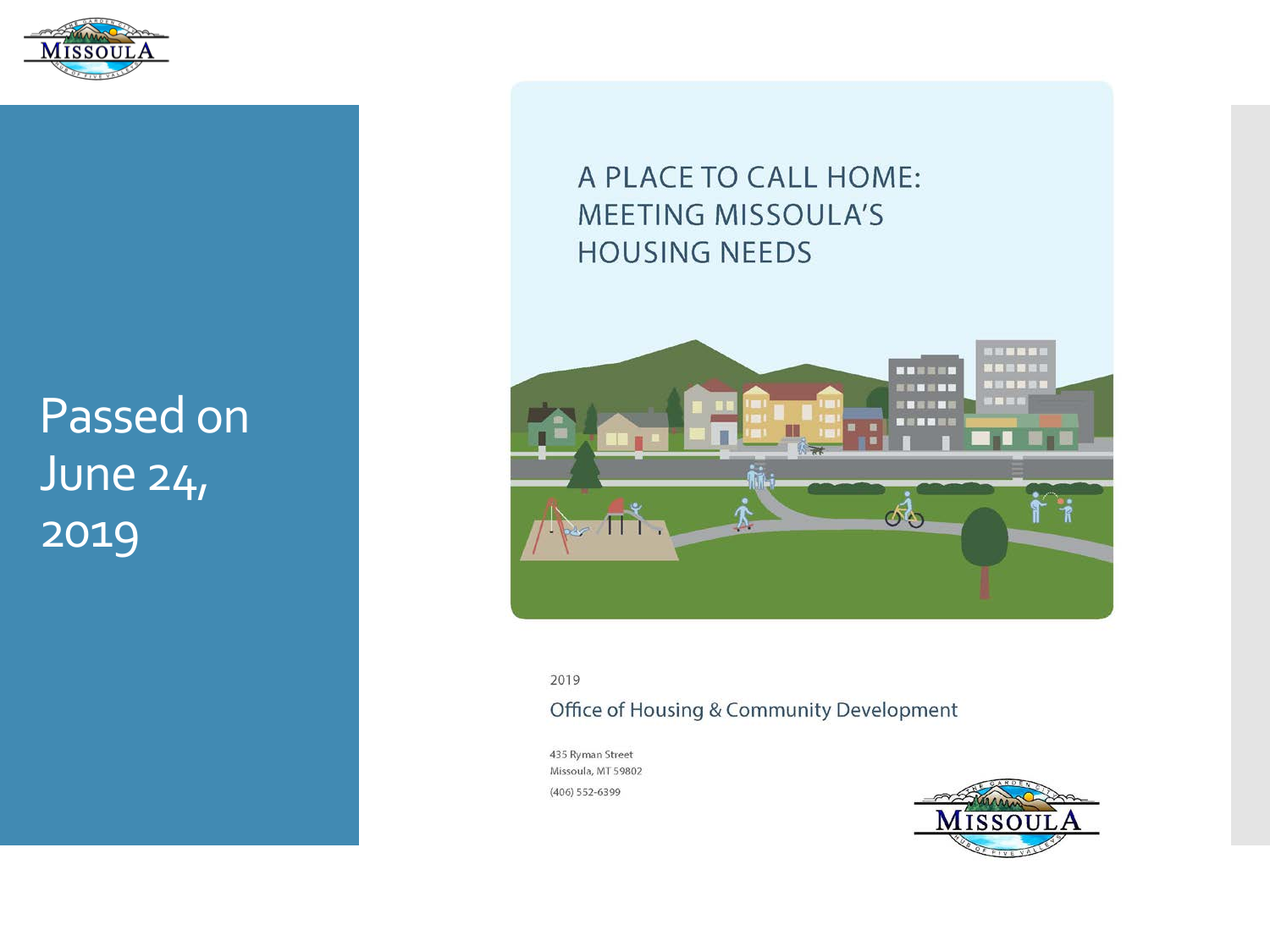

Five Implementation **Workflows** 

- **Affordable Housing Trust Fund**
- **Land Use Related Actions**
- **Reporting**
- **Stand Alone Programming**
- **Public-Private Partnerships**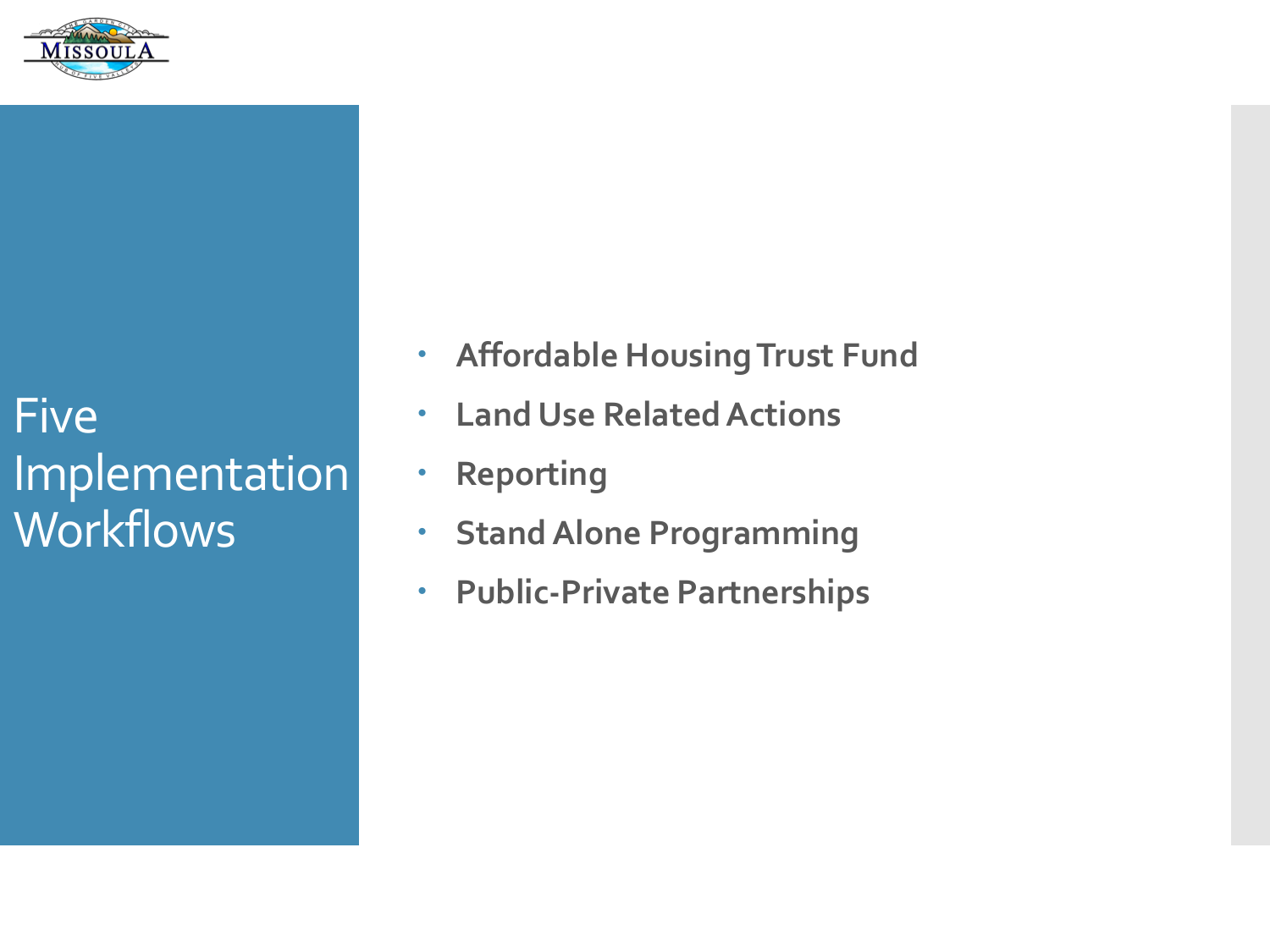# **Three-Year Implementation Timeline**

# **Implementation Workflow: Affordable Housing Trust Fund**

|                                                                                     | Year 1               |  | Year 2                                                                                  |  | Year 3 |                     |
|-------------------------------------------------------------------------------------|----------------------|--|-----------------------------------------------------------------------------------------|--|--------|---------------------|
|                                                                                     |                      |  |                                                                                         |  |        |                     |
|                                                                                     | July - December 2019 |  | January - June 2020   July - December 2020   January - June 2021   July - December 2021 |  |        | January - June 2022 |
|                                                                                     |                      |  |                                                                                         |  |        |                     |
| <b>Affordable Housing Trust Fund</b>                                                |                      |  |                                                                                         |  |        |                     |
| Consider City Loan Guarantees to support CDFI products                              |                      |  |                                                                                         |  |        |                     |
| Adopt the Housing Trust Fund Ordinance                                              |                      |  |                                                                                         |  |        |                     |
| Create an Allocation and Administration Process for the Housing Trust               |                      |  |                                                                                         |  |        |                     |
| Fund                                                                                |                      |  |                                                                                         |  |        |                     |
| Align Existing Funding Sources into the Trust Fund Allocation Process               |                      |  |                                                                                         |  |        |                     |
| Create an Annual Goal-Setting Process for Housing Trust Fund                        |                      |  |                                                                                         |  |        |                     |
| Invest City-Owned Land for Affordable Housing Development                           |                      |  |                                                                                         |  |        |                     |
| <b>Expand City Support of Housing Services</b>                                      |                      |  |                                                                                         |  |        |                     |
| Establish a Mobile Home Infrastructure Assistance Program                           |                      |  |                                                                                         |  |        |                     |
| Incentivize Construction of Below-Market and Voucher-Preference ADU<br><b>Units</b> |                      |  |                                                                                         |  |        |                     |
| <b>Explore New Funding Sources</b>                                                  |                      |  |                                                                                         |  |        |                     |

\*Cells highlighted in red indicate recommendations that require additional funding before implementation can occur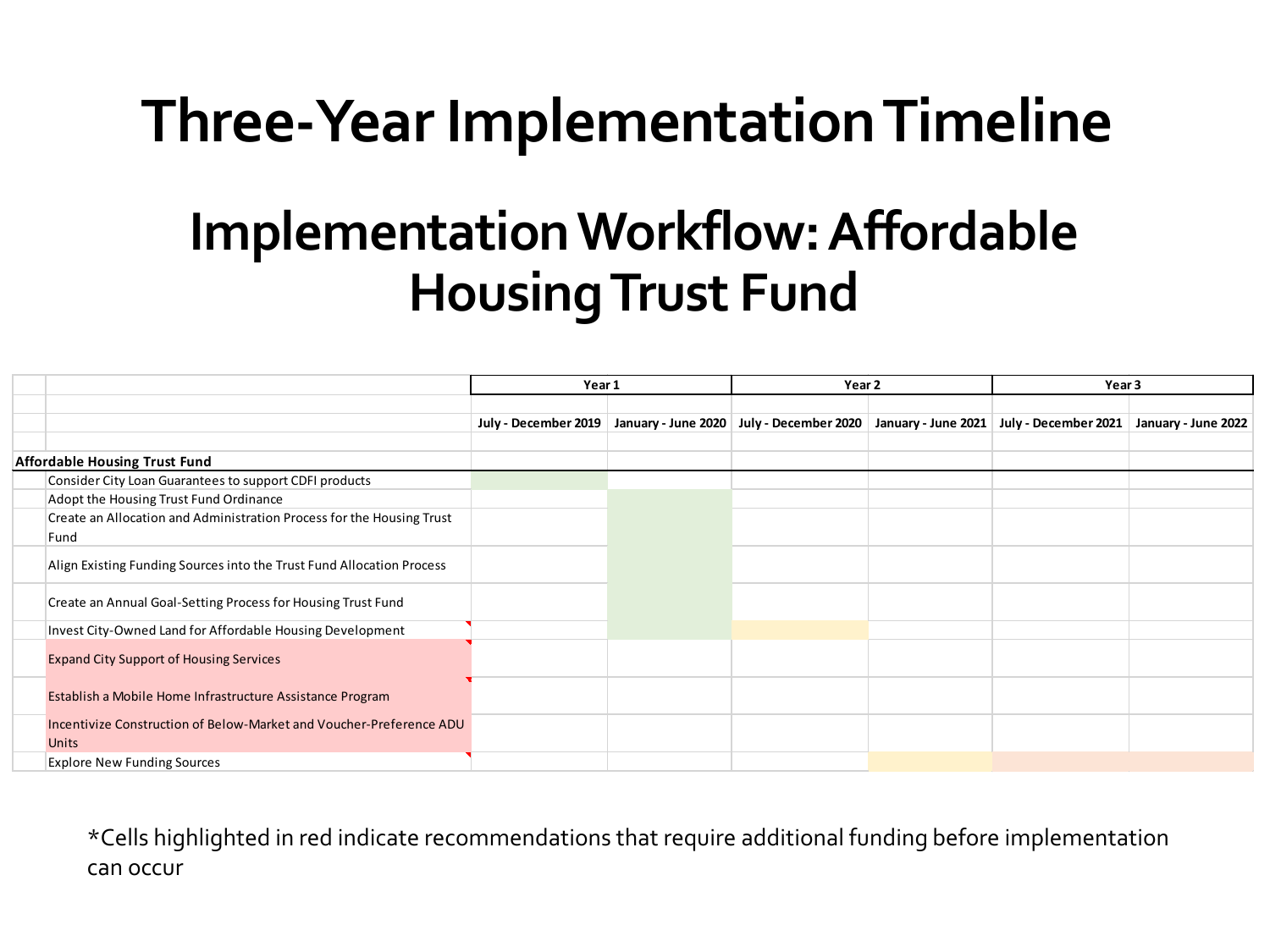# **Three-Year Implementation Timeline**

# **Implementation Workflows: Land Use Related Action and Reporting**

|                                                                    | Year 1               |                     | Year 2               |                     | Year 3               |                     |
|--------------------------------------------------------------------|----------------------|---------------------|----------------------|---------------------|----------------------|---------------------|
|                                                                    |                      |                     |                      |                     |                      |                     |
|                                                                    | July - December 2019 | January - June 2020 | July - December 2020 | January - June 2021 | July - December 2021 | January - June 2022 |
|                                                                    |                      |                     |                      |                     |                      |                     |
| <b>Land Use Related Actions</b>                                    |                      |                     |                      |                     |                      |                     |
| Update ADU Regulations and Land Use Code                           |                      |                     |                      |                     |                      |                     |
| Pursue Changes to General Land Use Code to Reduce Development Cost |                      |                     |                      |                     |                      |                     |
| and Constraints to AH                                              |                      |                     |                      |                     |                      |                     |
| Create an Affordable Housing Incentives Program                    |                      |                     |                      |                     |                      |                     |
| Amend City Code to Include Land Use Incentives                     |                      |                     |                      |                     |                      |                     |
|                                                                    |                      |                     |                      |                     |                      |                     |
| Reporting                                                          |                      |                     |                      |                     |                      |                     |
| Create a System for Annual Housing Program Assessment              |                      |                     |                      |                     |                      |                     |
| Set Goals for ADU Production                                       |                      |                     |                      |                     |                      |                     |
| Create New Methods for Collecting Rental Data                      |                      |                     |                      |                     |                      |                     |
| Undertake a Five-Year Comprehensive Assessment                     |                      |                     |                      |                     |                      |                     |
|                                                                    |                      |                     |                      |                     |                      |                     |

\*"Pursue changes to general land use code" can begin implementation work, but requires additional funding and other program elements to be in place for full implementation.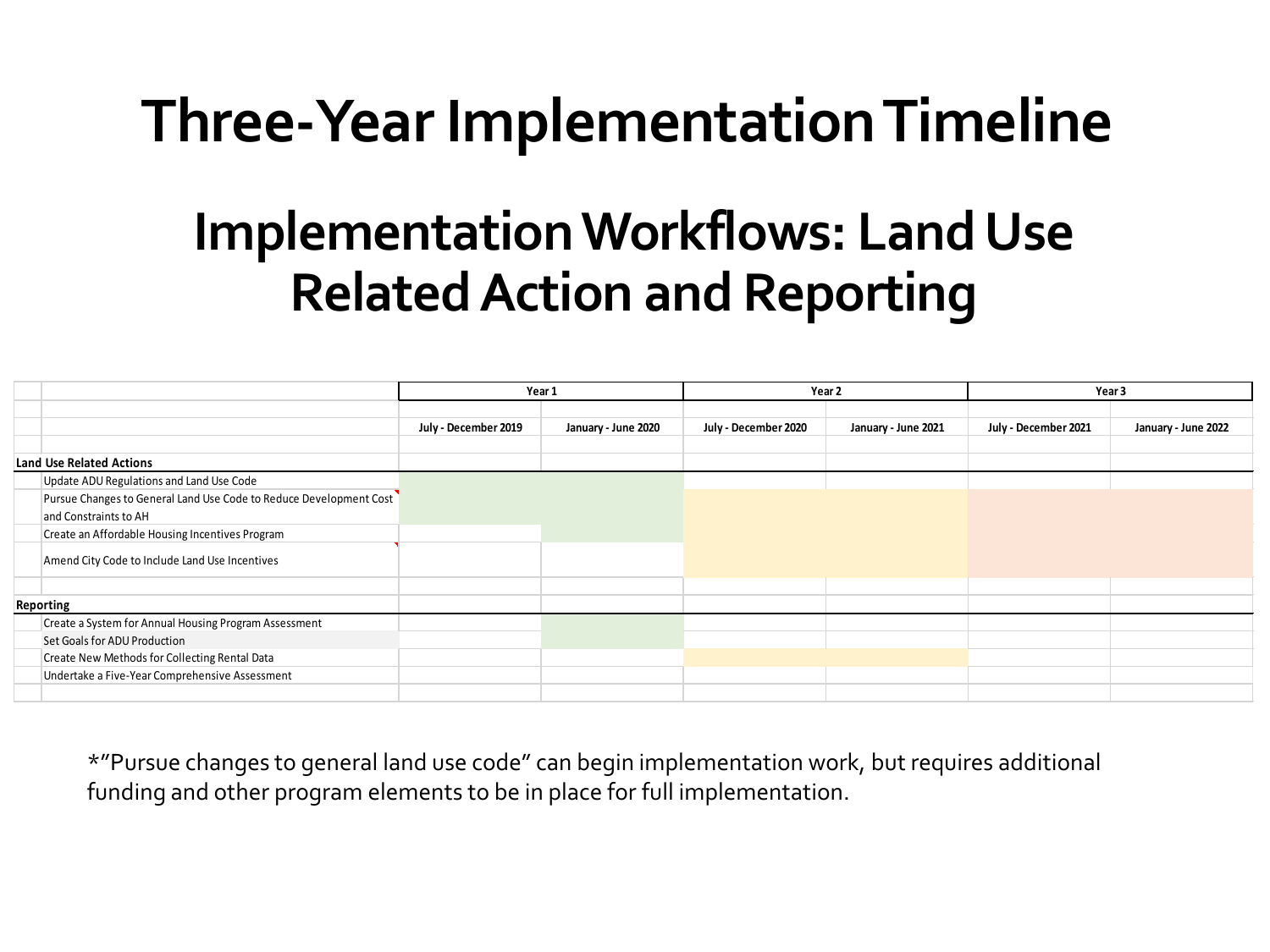# **Three-Year Implementation Timeline**

# **Implementation Workflows: Stand Alone Programming and Public Private Partnerships**

|                                        |                                                                     | Year 1               |                     | Year <sub>2</sub>    |                     | Year 3               |                     |
|----------------------------------------|---------------------------------------------------------------------|----------------------|---------------------|----------------------|---------------------|----------------------|---------------------|
|                                        |                                                                     |                      |                     |                      |                     |                      |                     |
|                                        |                                                                     | July - December 2019 | January - June 2020 | July - December 2020 | January - June 2021 | July - December 2021 | January - June 2022 |
| Development of Stand Alone Programming |                                                                     |                      |                     |                      |                     |                      |                     |
|                                        | Track Affordable Rental Properties Facing Expiration                |                      |                     |                      |                     |                      |                     |
|                                        | Create a Formal Support Program for Projects Seeking 9% Tax Credits |                      |                     |                      |                     |                      |                     |
|                                        | Align Significant City Resources behind 4% Projects                 |                      |                     |                      |                     |                      |                     |
|                                        | Align City Support with Montana Housing Schedule                    |                      |                     |                      |                     |                      |                     |
|                                        | Adopt a Policy to Address Displacement of Mobile Home Communities   |                      |                     |                      |                     |                      |                     |
|                                        | Support State-Level Advocacy for LIHTCs                             |                      |                     |                      |                     |                      |                     |
|                                        | Implement an ADU Community Awareness Campaign                       |                      |                     |                      |                     |                      |                     |
|                                        | <b>Explore Entrepreneurial Nonprofit Development Models</b>         |                      |                     |                      |                     |                      |                     |
|                                        | Create a Community Land Trust Acquisition Program                   |                      |                     |                      |                     |                      |                     |
|                                        | Increase Community Awareness and Access to Housing Services         |                      |                     |                      |                     |                      |                     |
|                                        |                                                                     |                      |                     |                      |                     |                      |                     |
| <b>Public Private</b>                  |                                                                     |                      |                     |                      |                     |                      |                     |
|                                        | Promote Existing CDFI Products                                      |                      |                     |                      |                     |                      |                     |
|                                        | Convene Lending Stakeholders to Expand CDFI Products                |                      |                     |                      |                     |                      |                     |
|                                        | Expand Access to ADU Financing                                      |                      |                     |                      |                     |                      |                     |
|                                        | Develop New Preservation Financing Tools                            |                      |                     |                      |                     |                      |                     |

\*Cells highlighted in red indicate recommendations that require additional funding before implementation can occur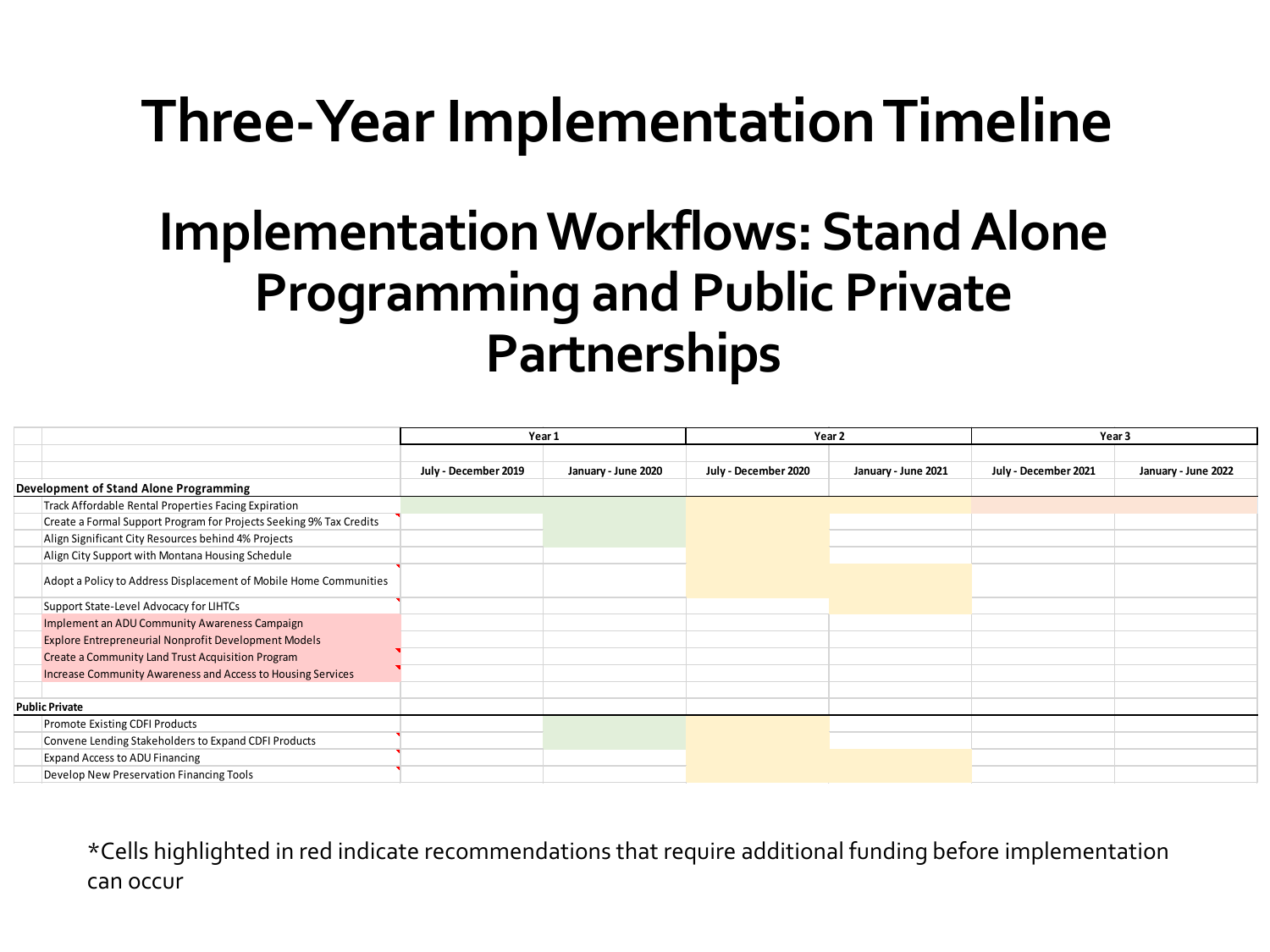

#### **Planning and Reporting**

- Policy Implementation Planning
	- Mapping out Implementation Plan and Timeline
	- Coordinating with other City Departments and Community Partners
- Outreach Planning
	- Developing Outreach and Engagement Framework for Policy Implementation
	- Developing Reporting Framework for Housing Policy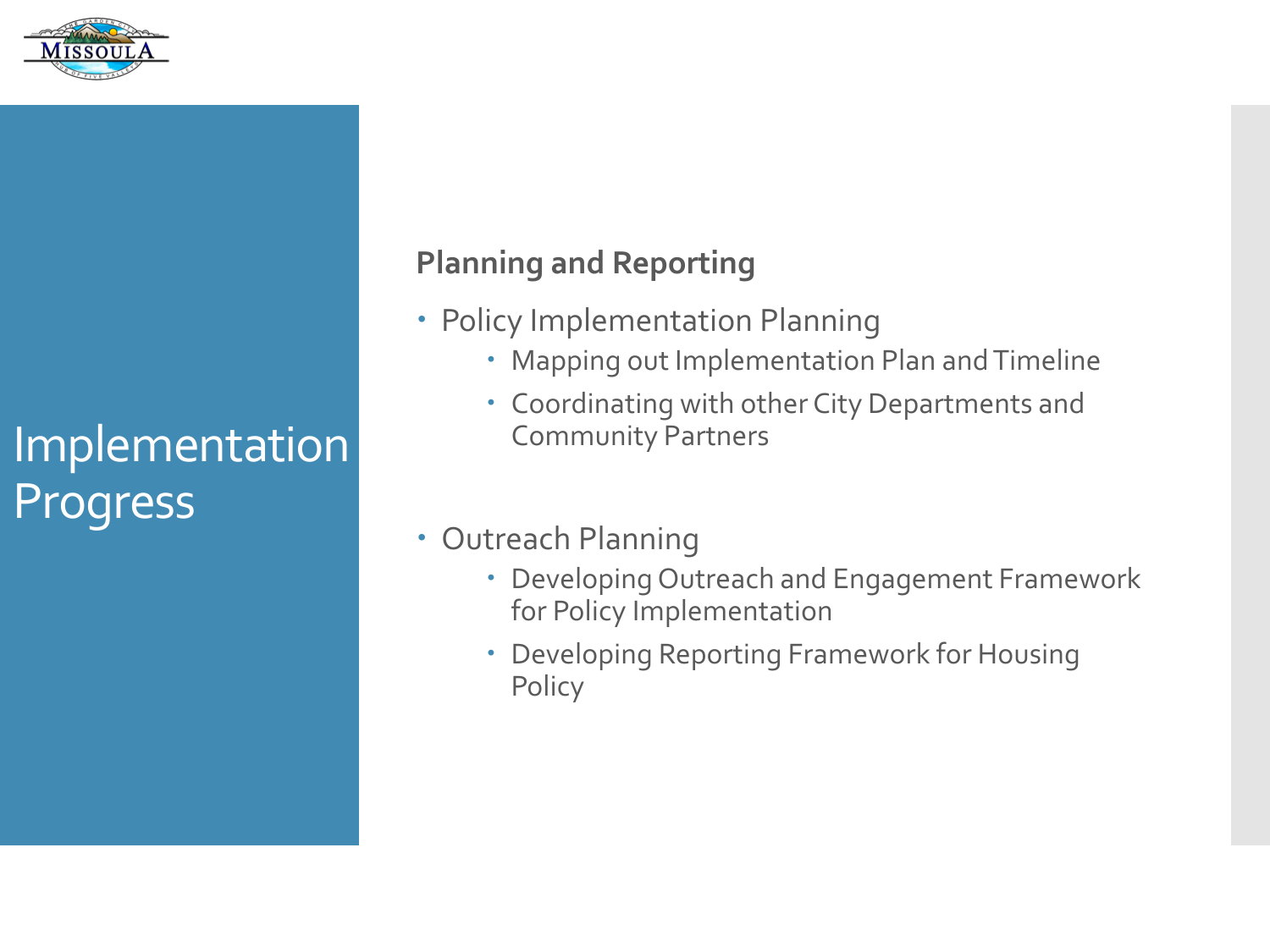

#### **Land Use Related Actions**

- FY19 Title 20 General Maintenance
	- Eliminated the conditional use process for ADUs, making development process easier and less costly
	- Reduced the parking requirement for small (600 sq. ft. or less) detached homes or townhouses from 2 spaces to 1 space
	- Established the RM2 zoning district
	- Provided the option for cash-in-lieu to open area set-aside for conditional use TED projects
	- Removed the minimum parcel size for TED projects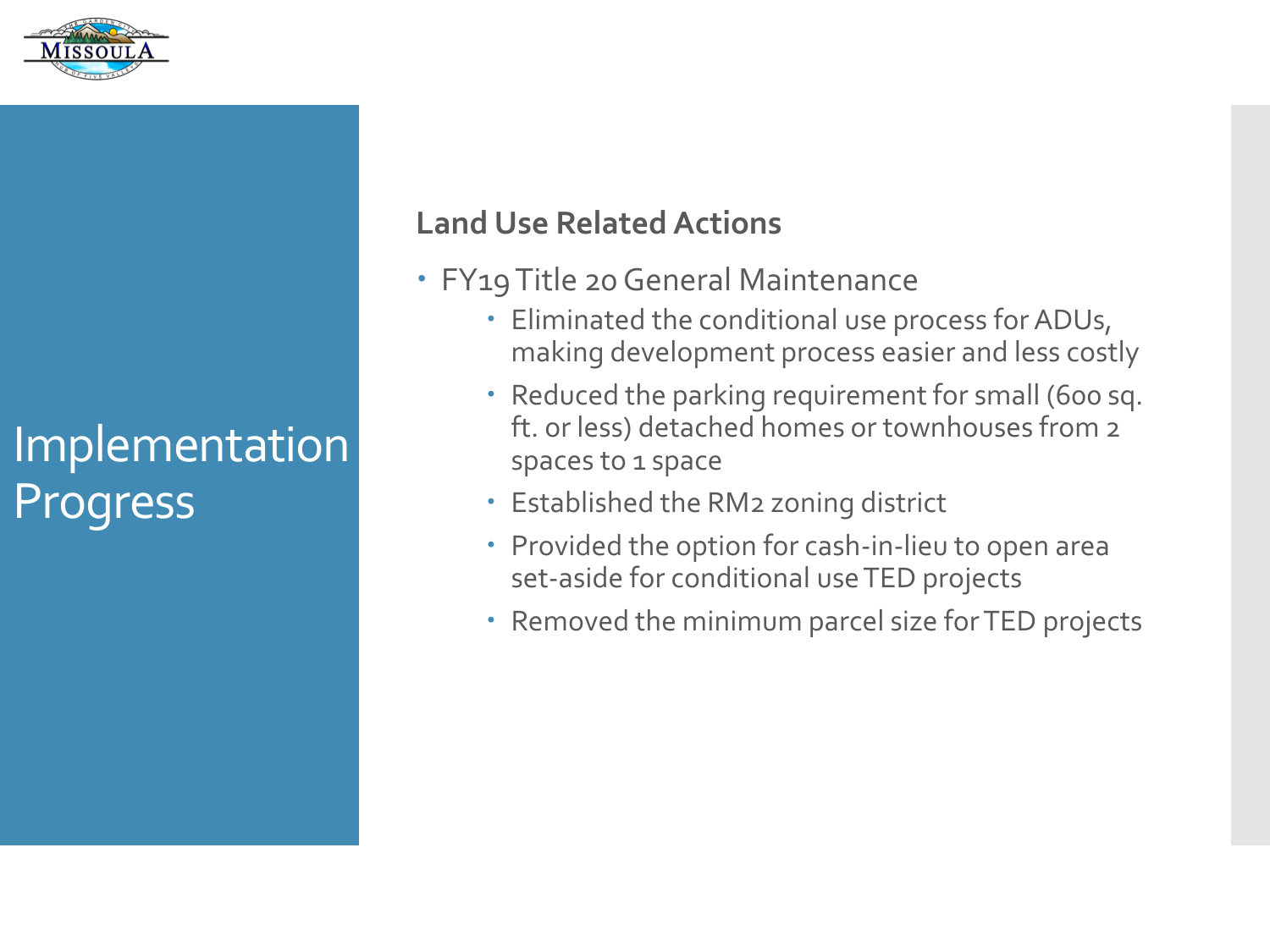

#### **Land Use Related Actions (cont'd)**

- TED Permanent Ordinance
	- Created two tracks for TEDS, including by-right approval for 10 or fewer units in single dwelling residential districts and 20 or fewer in multidwelling and commercial districts
	- Removed minimum parcel size for new subdivided lots (max. density still applies)
- Extreme Weather Shelter Interim & General **Ordinance** 
	- Supports Missoula Coordinated Entry System and Increased community awareness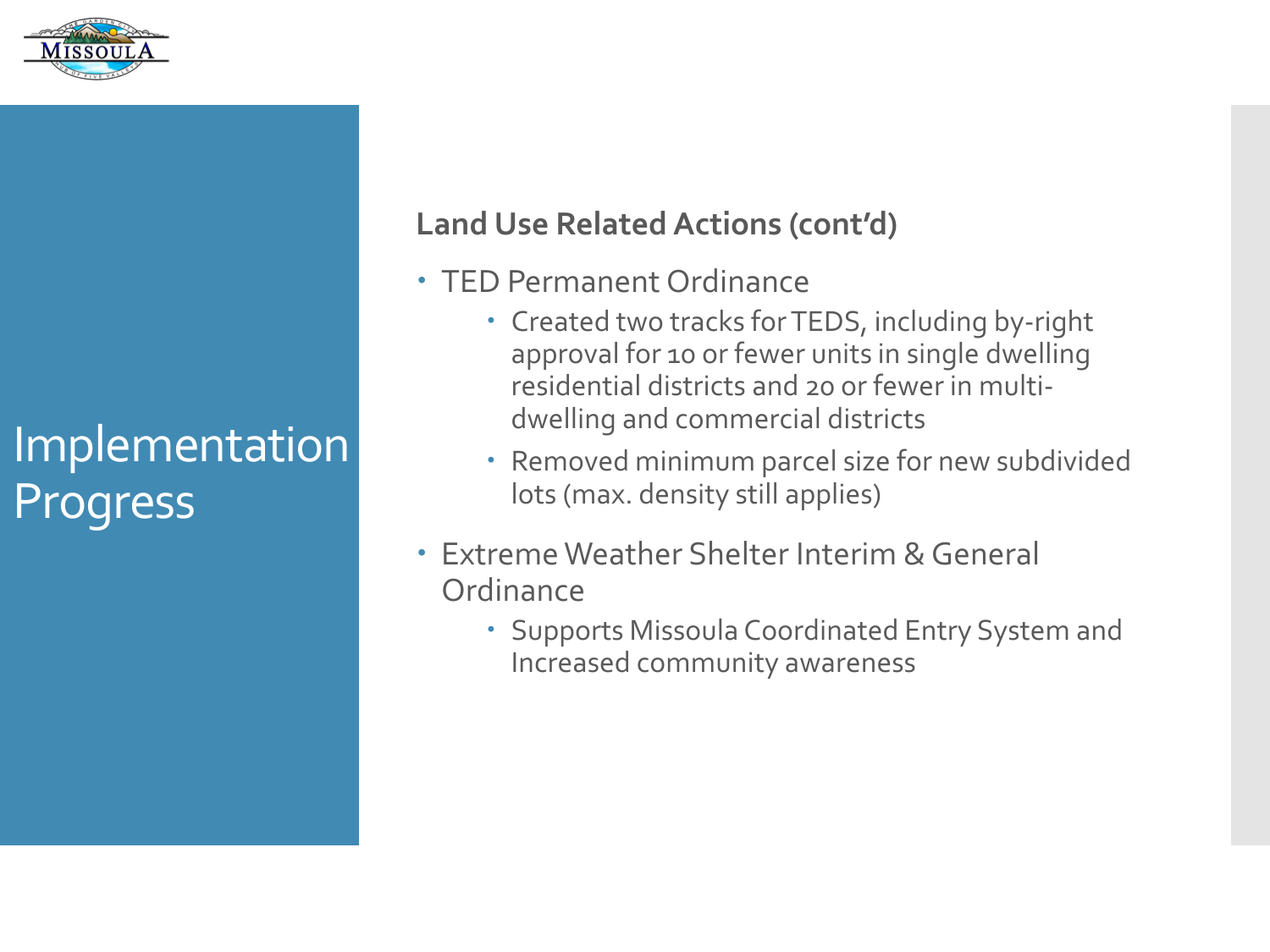

### **Stand Alone Programming**

 Piloting LIHTC Support Program components through the Trinity Project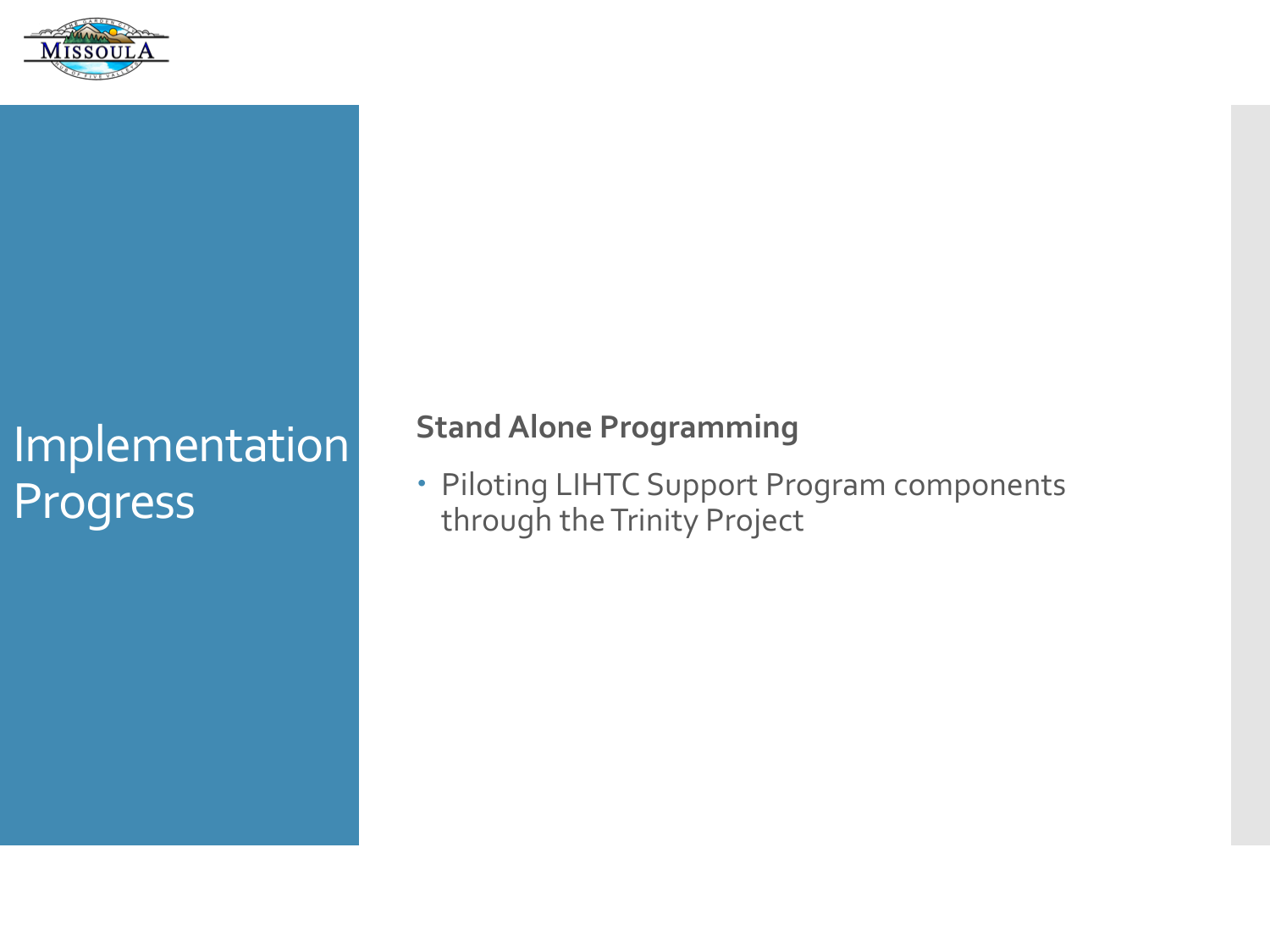

# **Currently** Underway

### **Affordable Housing Trust Fund Workflow**

- Convening an internal city work group to guide implementation
	- Establish an Affordable Housing Trust Fund
	- Development of City Programs
	- Support New CDFI Financing Tools
- Convening a public-private Housing Finance Work Group
	- Support New CDFI Financing Tools
	- Expand Access to ADU Financing
- Exploring a "home grown pay for success" model for Missoula
	- Social Impact bonds to support affordable housing
- Supporting "Good to be Home" program with community partners
	- Works to preserve affordable home and ensure healthy home environments for low-income Missoulians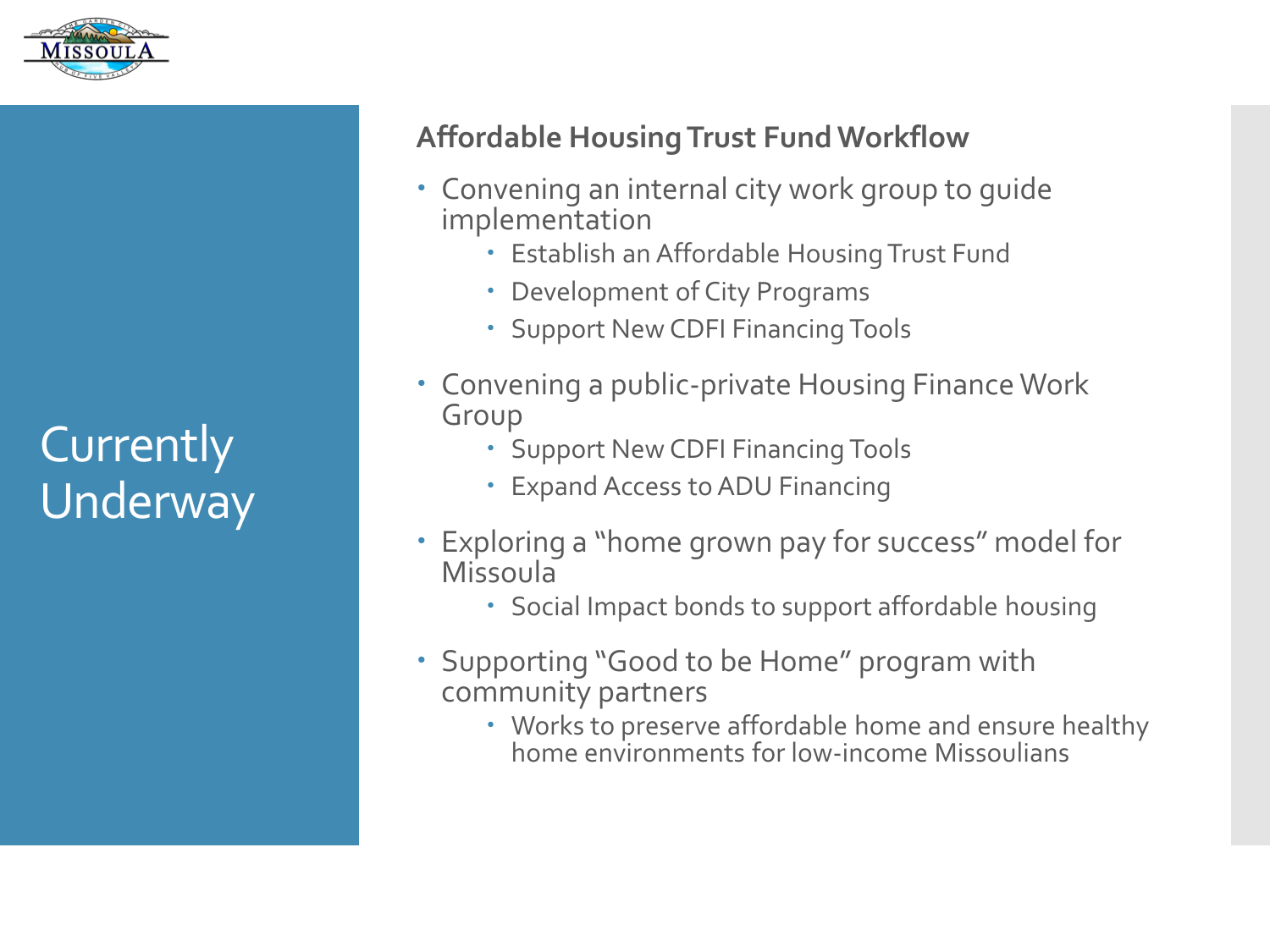

**Currently** Underway

#### **Land Use Related Actions Workflow**

- General Title 20 Full Maintenance
	- Will include elements of ADU supports
	- And elements of Affordable Housing Incentives program

#### City Subdivision Regulations

 Will review and develop comprehensive regulation reform to streamline

#### Parking Chapter Review

 Will provide information on how parking requirements can be right-sized for the community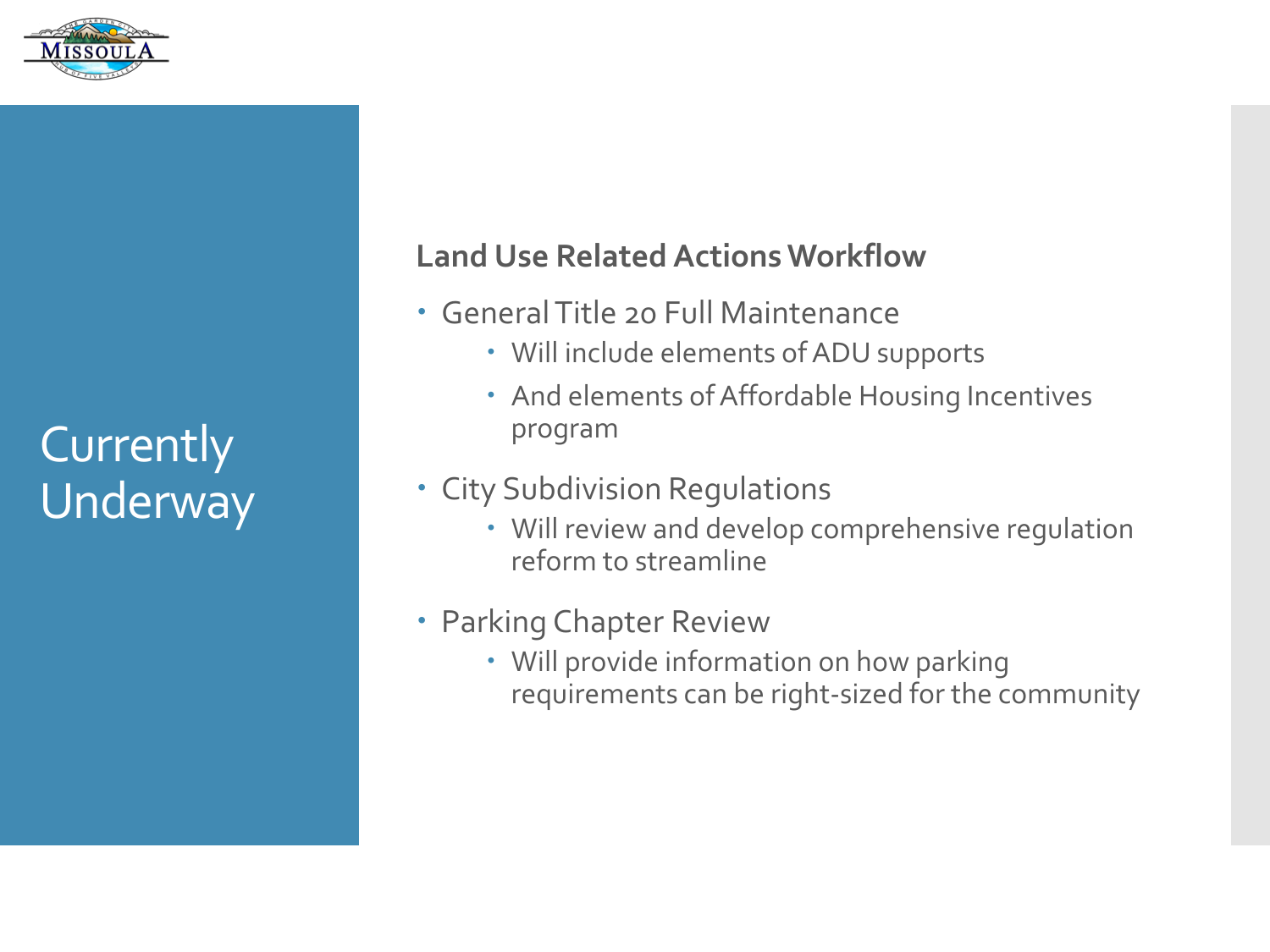

**Currently** Underway

#### **Land Use Related Actions Workflow (cont'd)**

- Master Planning Mullan Road Area
	- Will contribute to general land use code recommendations
	- Joint effort with Missoula County
- Healthy Neighborhood Planning with Equity Lens
	- Pursuing neighborhood planning in LMI neighborhoods with a focus on health, sustainability, and equity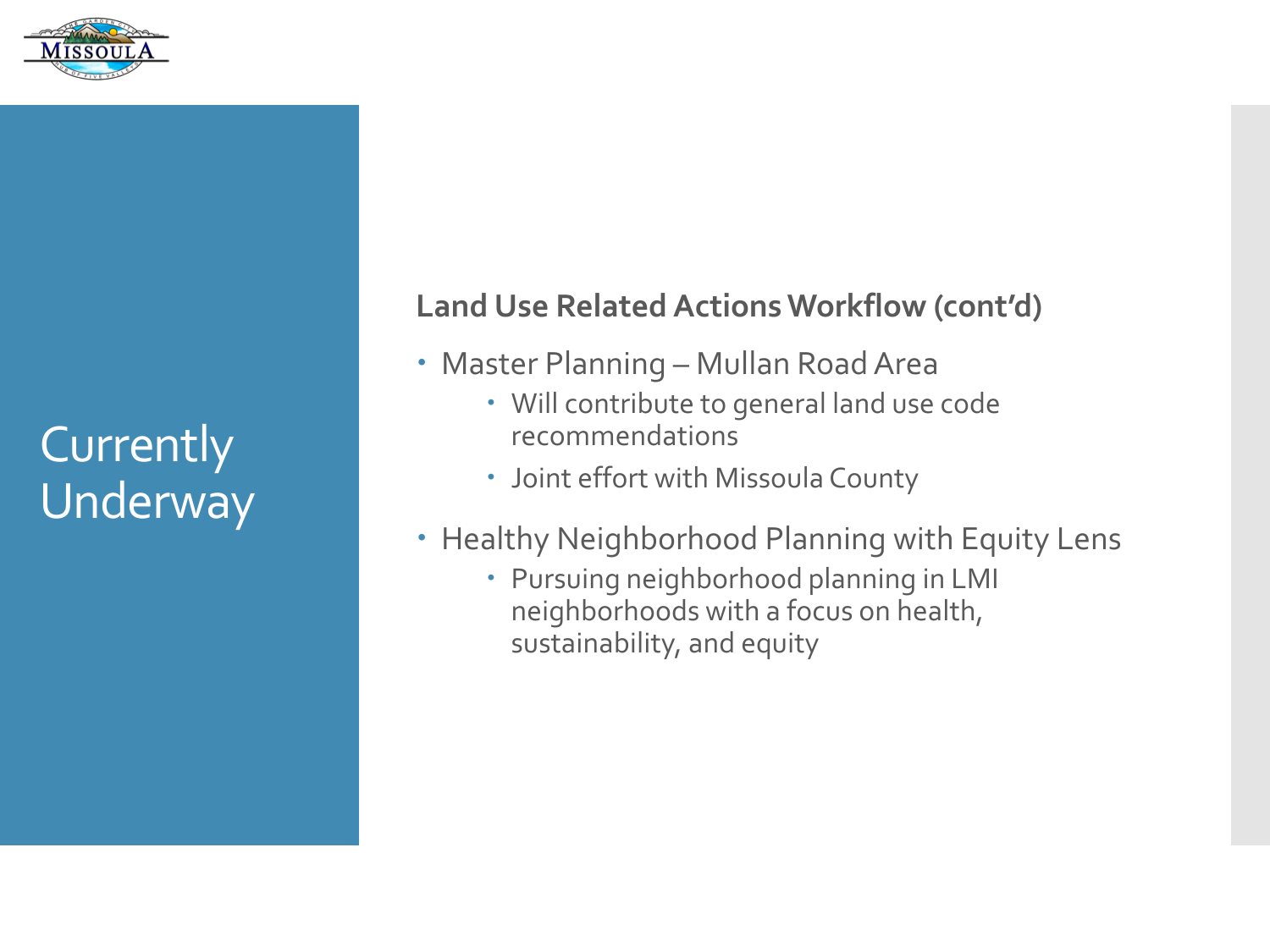

## Currently Underway

**Stand Alone Programming Workflow**

- Mobile Home Displacement Policy
	- Staff research and compilation of best practices from other communities
	- Drafting options for Missoula